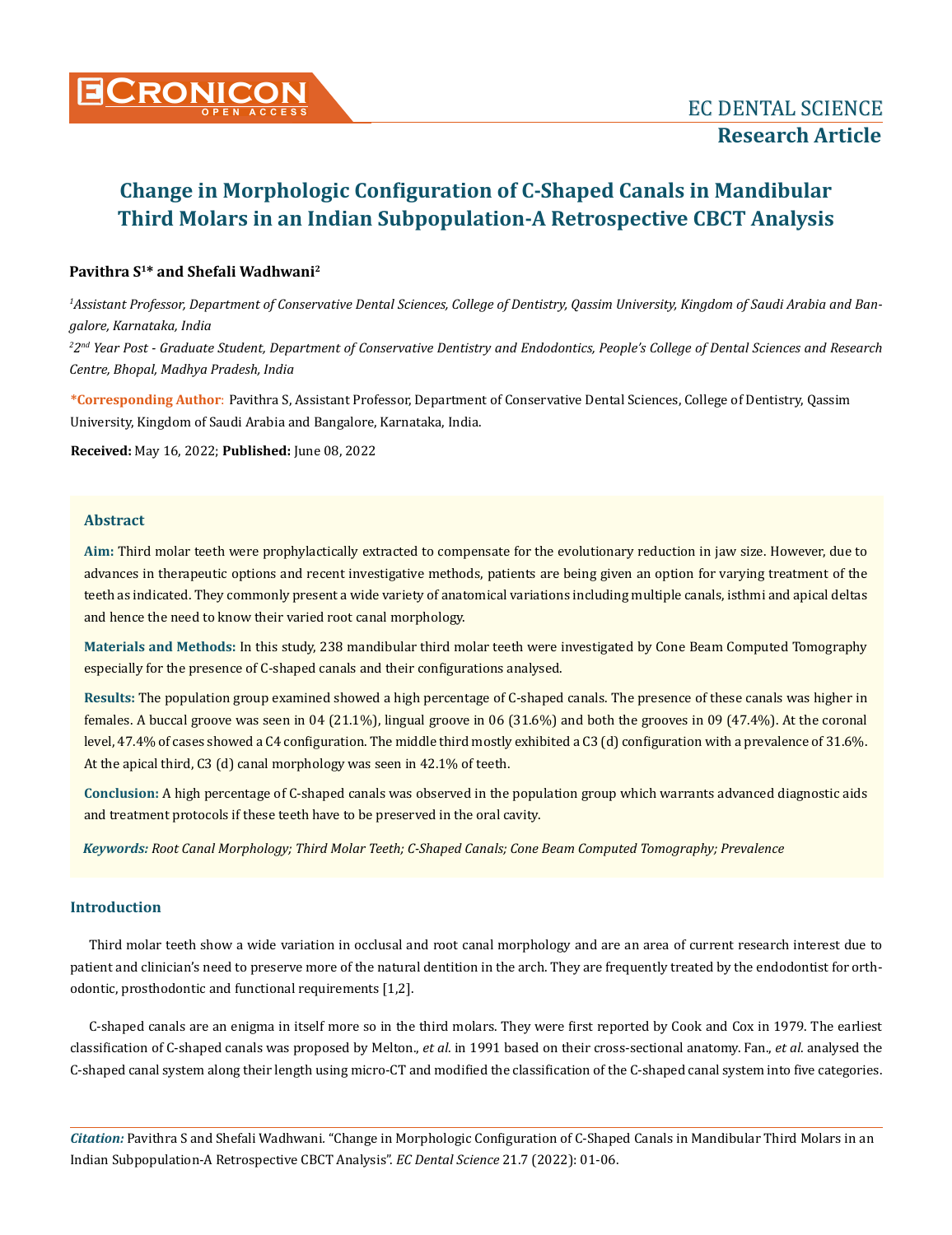They stated that this type of canal system had to exhibit all of the following three features:

- (i) Fused roots;
- (ii) A longitudinal groove on the lingual or buccal surface of the root and
- (iii) At least one cross-section of the canal belonging to the C1, C2 or C3 configuration [3-5].

This study on mandibular third molars, one of the least examined teeth morphologically observes the prevalence of C-shaped canals, their presenting appearance and configuration patterns along the length of the root by cone beam computer tomographic scans.

## **Materials and Methods**

The approval for the project was taken from The Institutional Ethical Committee of People's College of Dental Sciences and Research Center, Bhopal (Ref. No. PCDS/ACAD/8/2015/063-064).

**Source of data:** CBCT scans of 238 patients along with the foresigned consent forms were collected from a private CBCT Centre in Bhopal.

#### **Method of collection of data:**

#### **Inclusion criteria:**

- 1) CBCT scans of mandibular third molars with complete root formation.
- 2) Fused roots, presence of groove and atleast one cross-section with C1, C2 or C3 configuration.

**Exclusion criteria:** Presence of root canal fillings, a periapical lesion or deep caries associated with mandibular third molars.

The CBCT images were scanned using Kodak CS 3D 9000 Imaging Software and then analyzed.

These scans were taken according to the manufacturer's recommended protocol using a minimum field of view of 40 mm  $\times$  40 mm or 60 mm × 60 mm and lowest dose radiation. The images were analyzed with the inbuilt CS3D imaging software (NNT) in a HP workstation (HP Compaq LE 1911) with a 19 inch HP LED screen and a resolution of 1280 × 1024 pixels on a dual monitor. The scans were assessed and evaluated by three endodontists and a trained radiology technician simultaneously and the findings were interpreted.

The canal system was defined as C shaped if the root exhibits all 3 criteria defined by Fan., *et al*.

Images were rotated in the entire axis of all the three planes-coronal, sagittal and axial to confirm the findings [6,7]:

- The frequency of the C shaped canals and the distribution of this frequency with respect to gender, tooth position and root morphology was examined along with the configuration at 3 different levels after which the data was analyzed statistically.
- Frequencies and percentages of variables were calculated. Data was further analysed using Fisher's exact test. P value < 0.05 was considered statistically significant.

*Citation:* Pavithra S and Shefali Wadhwani*.* "Change in Morphologic Configuration of C-Shaped Canals in Mandibular Third Molars in an Indian Subpopulation-A Retrospective CBCT Analysis". *EC Dental Science* 21.7 (2022): 01-06.

02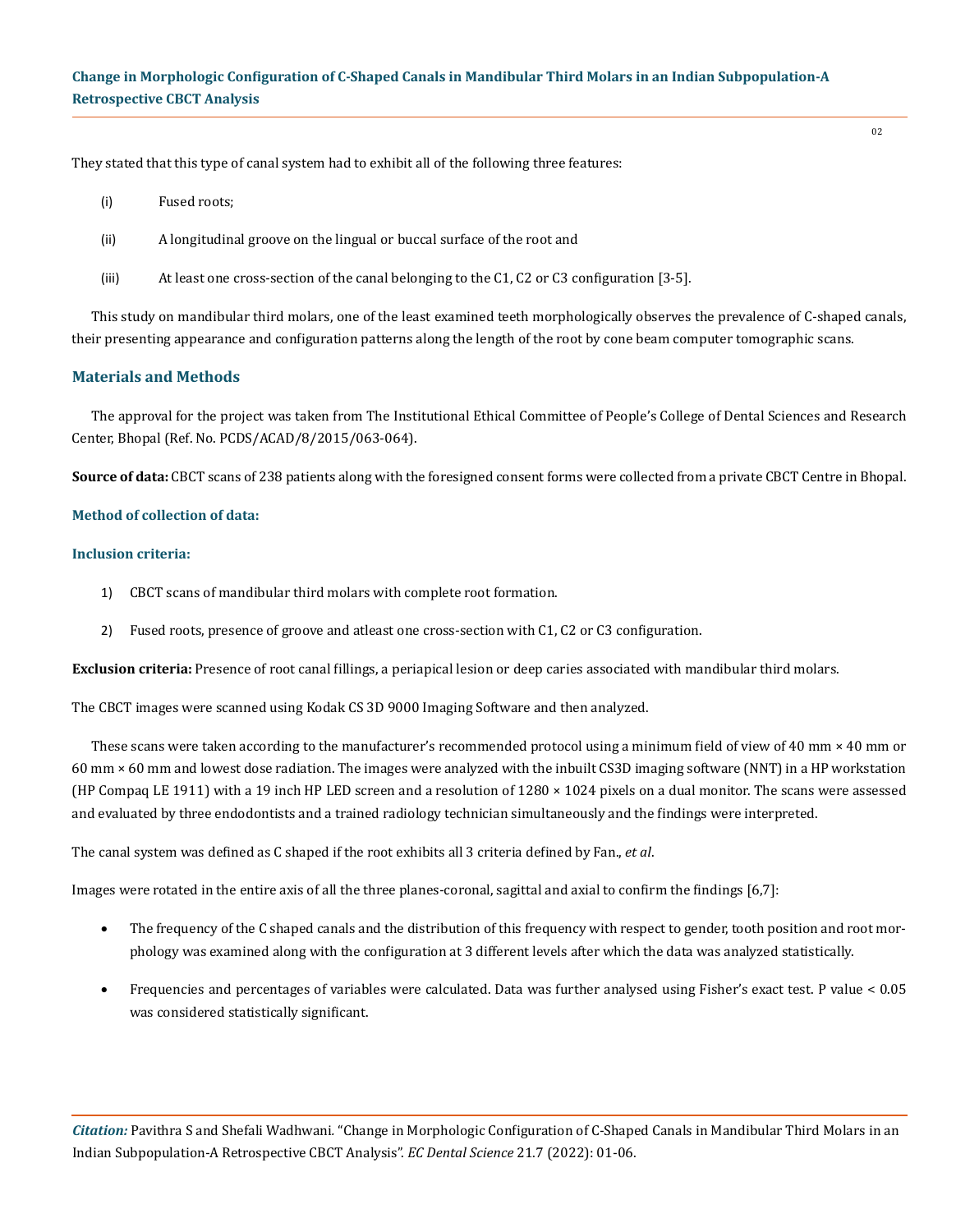**Change in Morphologic Configuration of C-Shaped Canals in Mandibular Third Molars in an Indian Subpopulation-A Retrospective CBCT Analysis**

#### **Results**

Prevalence of C-shaped canals in mandibular third molars was 8.0% among study subjects i.e. 19 patients of the total of 238 were observed C-shaped canals.

Correlation with gender: Of total 96 (100%), 04 (4.2%) males and 142 (100%) females, 15 (10.6%) had C-shaped canals in the mandibular third molars in this population group. Although the presence of these canals was more among the female population studied, no significant difference was noted statistically among males and females.

Root morphology of C-shaped canals in mandibular third molars among study subjects: In the third molar teeth evaluated, buccal groove was seen in 04 (21.1%), lingual groove in 06 (31.6) and both the grooves in 09 (47.4%).



*Figure 1: C-shaped canal seen in left lower third molar along with the presence of a buccal and lingual groove.*

#### **Cross-sectional canal shapes of C-shaped canals at different levels in mandibular third molar**

The coronal level of mandibular third molars observed exhibited varying configurations. 47.4% of cases showed a C4 configuration followed by C3 (d) and C3 (c) which were seen in 31.6% and 10.5% of cases respectively. There was an equal distribution of C1 and C2 types with a prevalence of 5.3% at the coronal level.

The middle third mostly exhibited a C3 (d) configuration with a prevalence of 31.6%, followed by equal percentage of C3 (c) and C4 with 21.1% of cases showing the same. This was followed by C2 and C1 canal types with a percentage variation of 15.8% and 10.5% respectively.

At the apical third, C3 (d) canal morphology was seen in 42.1% of teeth, C3 (c) type in 21.1% of them, C4 variation in 15.8% and C1 and C2 with an equal distribution of 10.5%.

The configuration remained unchanged throughout the entire canal in 5 teeth.

*Citation:* Pavithra S and Shefali Wadhwani*.* "Change in Morphologic Configuration of C-Shaped Canals in Mandibular Third Molars in an Indian Subpopulation-A Retrospective CBCT Analysis". *EC Dental Science* 21.7 (2022): 01-06.

03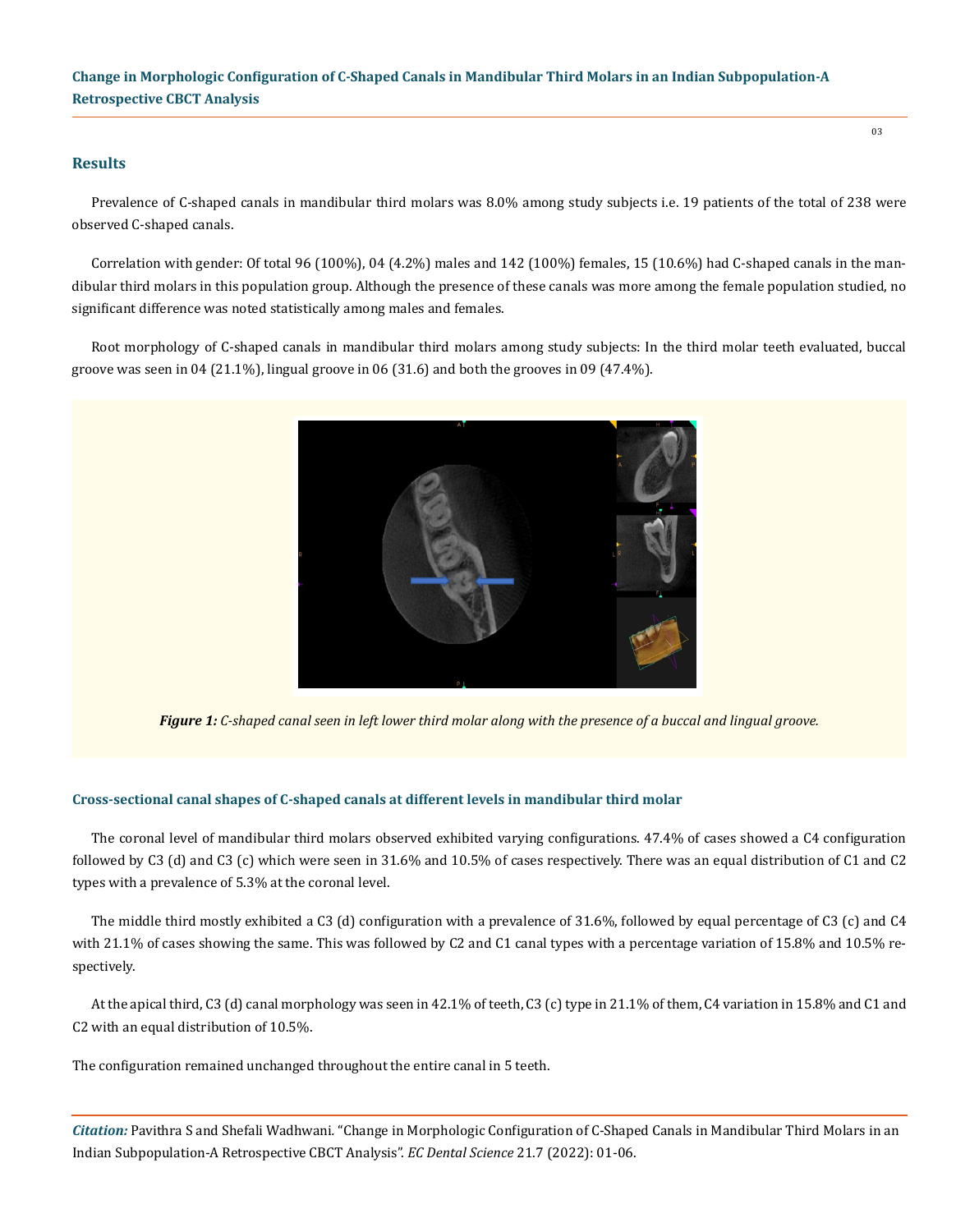$04$ 



*Figure 2: C-shaped canal in the right lower third molar with different configurations at various levels.*

## **Discussion**

Variations in root canal morphology are an interesting occurence in endodontics. and is of anthropological significance for researchers. Many techniques have been used to evaluate root canal anatomy both *in vivo* and *in vitro* [8-10].In comparing laboratory and clinical findings CBCT has the advantage of being non-invasive and research can be conducted on the scans of patients undergoing exposure for routine diagnostic and therapeutic needs.

Fan's classification was followed in this study in order to categorise the variations.

C shaped canals have observed in other population groups as follows: Sidow., *et al*. in an *in vitro* studied observed that 2.2% of teeth had C-shaped canals [11,12]. In another laboratory investigation on a Thai population, Gulabivala., *et al.* found 10.9% of single rooted mandibular third molars having C-shaped variants [13].

A study by Ahmed in a Jordanian population sample observed 4.3% of C-shaped canals in third molars. It was observed that 8% of the population examined had C-shaped variations which is close to that observed by Gulabivala in the Thai population.In this study, the variation of these canals along their root length was considered. 4% showed a C4 variation in the coronal third, 31.6% showed a C 3(d) variation in the middle third and 42.1% in the apical third also showed a C 3(d) configuration [14].

The presence of buccal or lingual grooves also has clinical significance.

31.6% of the teeth showed a deeper invagination on the lingual aspect whilst 47.4% showed the presence of both buccal and lingual grooves. These grooves represent the areas of incomplete fusion between the mesial and distal roots on the buccal or lingual side hence giving rise to a fin connecting the roots leading to the C-shaped anatomical variation.

*Citation:* Pavithra S and Shefali Wadhwani*.* "Change in Morphologic Configuration of C-Shaped Canals in Mandibular Third Molars in an Indian Subpopulation-A Retrospective CBCT Analysis". *EC Dental Science* 21.7 (2022): 01-06.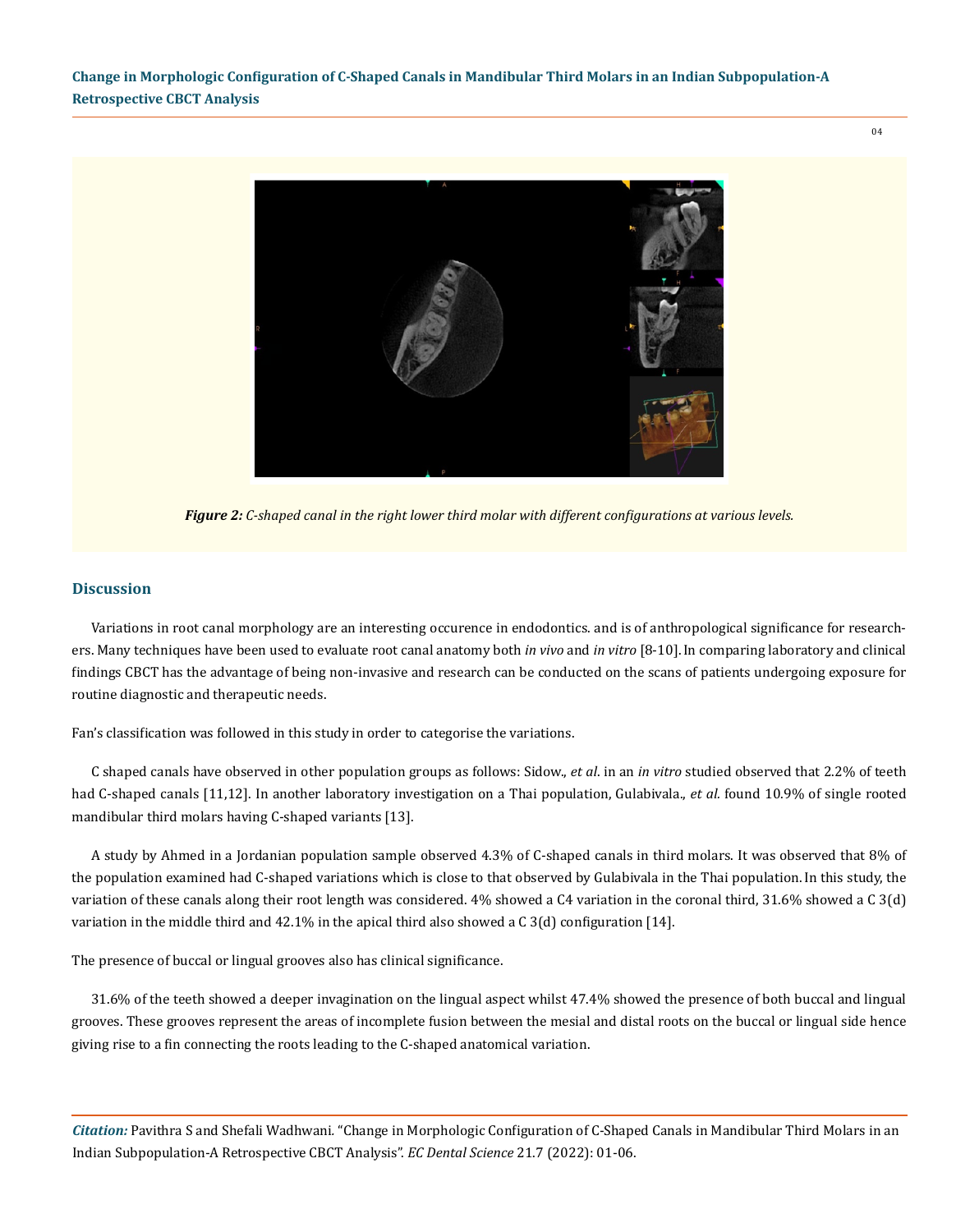## **Clinical considerations**

Diagnosis of C-shaped canals is a challenge during endodontic treatment. Once diagnosed, the cleaning and shaping procedures require utmost care. Access cavity preparations are usually deeply located while exposing all the orifices of the root canals [15].

Use of Ni-Ti hand files in a circumferential filing method and adequate irrigation with ultrasonic agitation debrides most of the fins and otherwise hard to reach ramifications of the canal system. Self-Adjusting file system was introduced in an effort to adapt to the size and shapes of such canals to enhance removal of debris. Rotary files must be used with caution as their large taper can cause strip perforations in the narrow sections of the root canal. Gates glidden drills must also be used judiciously avoiding the isthmus regions of the root canal.

The presence of the deep invagination either on the buccal, lingual or both sides leaves a thin amount of dentine around the root canal. Anti-curvature filing is indicated in these regions and hence it is useful to examine cone beam tomographic slices to observe the location of these deep grooves.

Thermoplasticised gutta percha is recommended for use during obturation with a down pack-backfill method after establishment of a good apical seal which is critical especially in such type of canals. Apical gauging should be done and a custom fit master apical cone should be used since the apical foramen is seldom round in these canals.

Posts rarely if indicated are more appropriate to be placed in the wider and relatively straight distal canal to avoid untoward dissipation of forces. Endodontic surgery is usually contraindicated in such teeth due to the absence of furca wherein hemisection and root amputation procedures cannot be done and the sealing of the remainder of root surface a difficult proposition. Hence if endodontic surgical procedures are required, it should be done extra-orally, retrofilled adequately and the tooth reimplanted [16].

#### **Conclusion**

The Indian population group involved in the analysis has a high percentage of C-shaped canals compared to studies conducted in other ethnic groups. Cone beam computer tomography is useful in observing variations of these canals in different regions making clinicians more aware and confident in their treatment approach resulting in predictable treatment outcomes.

## **Bibliography**

- 1. [Mohamed HA. "Management of third molar teeth from an endodontic perspective".](https://www.researchgate.net/publication/234023545_Management_of_third_molar_teeth_from_an_endodontic_perspective) *European Journal of General Dentistry* 1.3 (2012): [148-160.](https://www.researchgate.net/publication/234023545_Management_of_third_molar_teeth_from_an_endodontic_perspective)
- 2. [Al-Fouzan KS. "C-shaped root canals in mandibular second molars in a Saudi Arabian population".](https://pubmed.ncbi.nlm.nih.gov/12190906/) *International Endodontic Journal*  [35.6 \(2002\): 499-504.](https://pubmed.ncbi.nlm.nih.gov/12190906/)
- 3. Cooke HG 3rd [and Cox FL. "C-shaped canal configurations in mandibular molars".](https://pubmed.ncbi.nlm.nih.gov/290680/) *Journal of the American Dental Association* 99.5 [\(1979\): 836-839.](https://pubmed.ncbi.nlm.nih.gov/290680/)
- 4. Fan B., *et al*[. "C-shaped canal system in mandibular second molars: part I anatomical features".](https://pubmed.ncbi.nlm.nih.gov/15564874/) *Journal of Endodontics* 30.12 (2004): [899-903.](https://pubmed.ncbi.nlm.nih.gov/15564874/)
- 5. Melton DC., *et al*[. "Anatomical and histological features of c-shaped canals in mandibular second molars".](https://pubmed.ncbi.nlm.nih.gov/1809802/) *Journal of Endodontics* 17.8 [\(1991\): 384-388.](https://pubmed.ncbi.nlm.nih.gov/1809802/)

*Citation:* Pavithra S and Shefali Wadhwani*.* "Change in Morphologic Configuration of C-Shaped Canals in Mandibular Third Molars in an Indian Subpopulation-A Retrospective CBCT Analysis". *EC Dental Science* 21.7 (2022): 01-06.